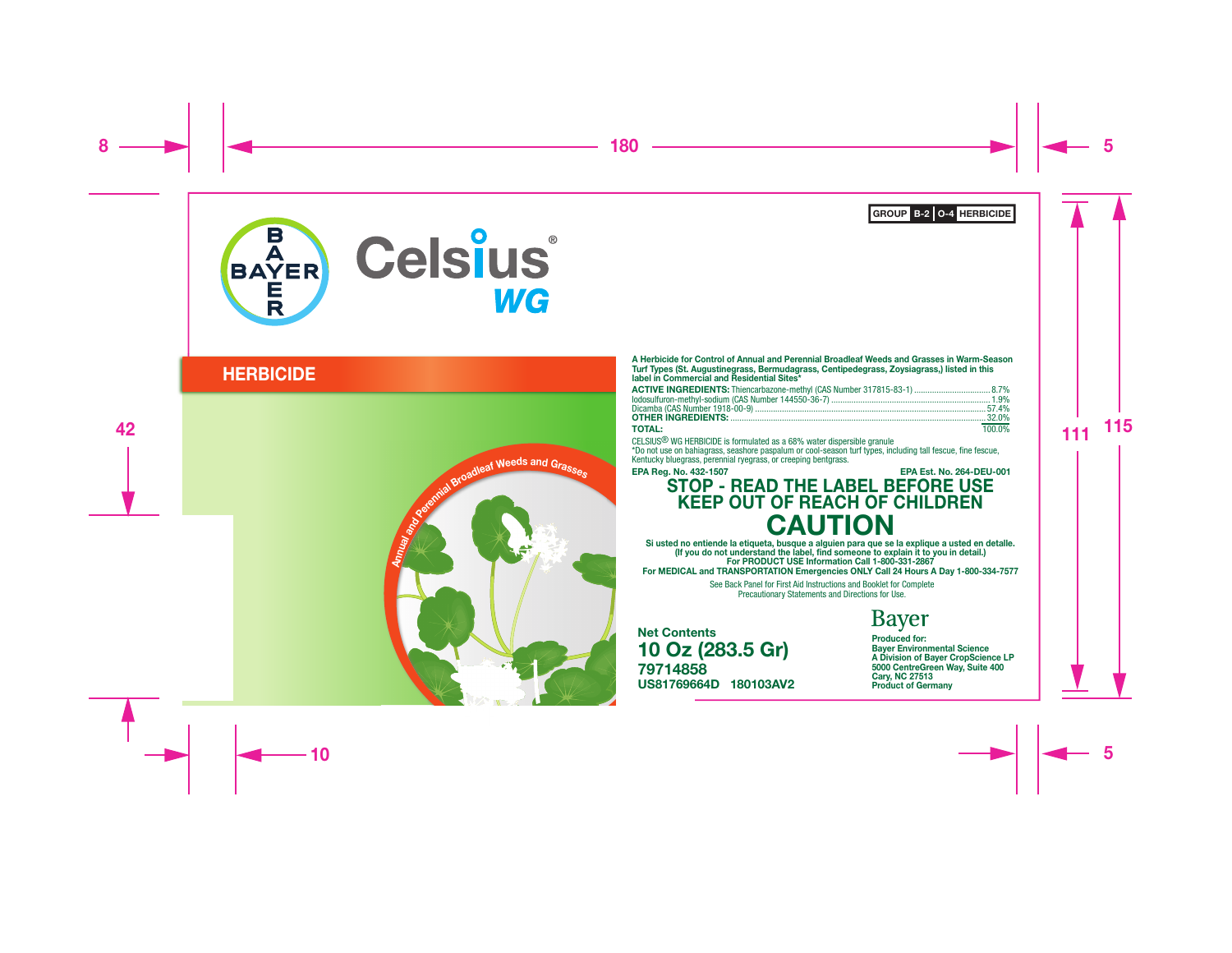### **BAYER Celsius** 틈 WG **HERBICIDE**

**A Herbicide for Control of Annual and Perennial Broadleaf Weeds and Grasses in Warm-Season Turf Types (St. Augustinegrass, Bermudagrass, Centipedegrass, Zoysiagrass) listed in this label in Commercial and Residential Sites\***

| <b>TOTAL:</b> |                                                                                    | 100.0% |
|---------------|------------------------------------------------------------------------------------|--------|
|               | Celsius <sup>®</sup> WG HERBICIDE is formulated as a 68% water dispersible granule |        |

\*Do not use on bahiagrass, seashore paspalum or cool-season turf types, including tall fescue, fine fescue, Kentucky bluegrass, perennial ryegrass, or creeping bentgrass.<br>EPA Reg No. 432-1507

**EPA Reg No. 432-1507 EPA Est. No. 264-DEU-001**

# **STOP - READ THE LABEL BEFORE USE KEEP OUT OF REACH OF CHILDREN**

**CAUTION** Si usted no entiende la etiqueta, busque <sup>a</sup> alguien para que se la explique <sup>a</sup> usted en detalle. (If you do not understand the label, find someone to explain it to you in detail.) See Panel for First Aid Instructions and Booklet for Complete Precautionary Statements and Directions for Use. **For MEDICAL and TRANSPORTATION Emergencies ONLY Call 24 Hours A Day 1-800-334-7577 For PRODUCT USE Information Call 1-800-331-2867**

### **FIRST AID**

| I If in eves:                                                                                                                                                                      | Hold eve open and rinse slowly and gently with water for 15-20 minutes.<br>Remove contact lenses, if present, after the first 5 minutes, then continue rinsing eye.<br>Call a poison control center or doctor for treatment advice.                                                |  |  |
|------------------------------------------------------------------------------------------------------------------------------------------------------------------------------------|------------------------------------------------------------------------------------------------------------------------------------------------------------------------------------------------------------------------------------------------------------------------------------|--|--|
| . If<br>swallowed:                                                                                                                                                                 | Immediately call a poison control center or doctor for treatment advice.<br>Do not induce vomiting unless told to do so by a poison control center or doctor.<br>Have person sip a glass of water if able to swallow.<br>• Do not give anything by mouth to an unconscious person. |  |  |
| For MEDICAL Emergencies Call 24 Hours A Day 1-800-334-7577. Have the product container or label<br>with you when calling a poison control center or doctor or going for treatment. |                                                                                                                                                                                                                                                                                    |  |  |

**Net Contents 10 Ounces (283.5 Grams) <sup>79714858</sup> US81769664D 180103AV2**

#### **PRECAUTIONARY STATEMENTS HAZARD TO HUMANS AND DOMESTIC ANIMALS CAUTION**

Causes moderate eye irritation. Avoid contact with eyes or clothing. Harmful if swallowed. Wash thoroughly with soap and water after handling and before eating, drinking, using tobacco, chewing gum, or using the toilet.

#### **ENVIRONMENTAL HAZARDS**

This product is toxic to non-target plants. Non-target plants may be adversely affected if the product is allowed to drift from the areas of application. Avoid spray drift from treated area. Do not apply when conditions favor drift from treated areas. Do not apply directly to water, to areas where surface water is present or to intertidal areas below the mean high water mark. Do not contaminate water when cleaning equipment or disposing of equipment washwaters or rinsate. Do not drain or rinse equipment near desirable vegetation. Refer to the Spray Drift Management section of this label for additional information.

This product may impact surface water quality due to runoff of rain water. This is especially true for poorly draining soils and soils with shallow ground water. This product is classified as having "high potential for reaching surface water via runoff," according to the chemical's "mean" soil partition coefficient (Kd) for several days after application. A level well-maintained vegetative buffer strip between areas to which this product is applied and surface water features such as ponds, streams, and springs will reduce the potential loading of this herbicide from runoff water and sediment. Runoff of this product will be reduced by avoiding applications when rainfall is forecasted to occur within 48 hours.

Some of the chemicals in this product have properties and characteristics associated with chemicals detected in ground water. These chemicals may leach into ground water if used in areas where soils are permeable, particularly where the water table is shallow.

#### **PHYSICAL OR CHEMICAL HAZARDS**

Do not use or store near extreme heat or open flame.

# **STORAGE AND DISPOSAL** Do not contaminate water, food, or feed by storage or disposal.

#### **PESTICIDE STORAGE**

Baver

Store in a cool, dry place and in such a manner as to prevent cross contamination with other pesticides, fertilizers, food, and feed. Store in original container and out of the reach of children, preferably in a locked storage area. **PESTICIDE DISPOSAL**

Wastes resulting from the use of this product may be disposed of on site or at an approved waste disposal facility. **CONTAINER HANDLING**

Non-refillable container. Do not reuse or refill this container. Triple rinse container (or equivalent) promptly after emptying. Triple rinse as follows: Empty the remaining contents into application equipment or a mix tank and drain for 10 seconds after the flow begins to drip. Fill the container ¼ full with water and recap. Shake for 10 seconds. Pour rinsate into application equipment or a mix tank or store rinsate for later use or disposal. Drain for 10 seconds after the flow begins to drip. Repeat this procedure two more times. Offer for recycling, if available or reconditioning, or puncture and dispose of in a sanitary landfill, or by incineration, or, if allowed by state and local authorities, by burning. If burned, stay out of smoke.

> **Produced for: Bayer Environmental Science A Division of Bayer CropScience LP 5000 CentreGreen Way, Suite 400 Cary, NC 27513**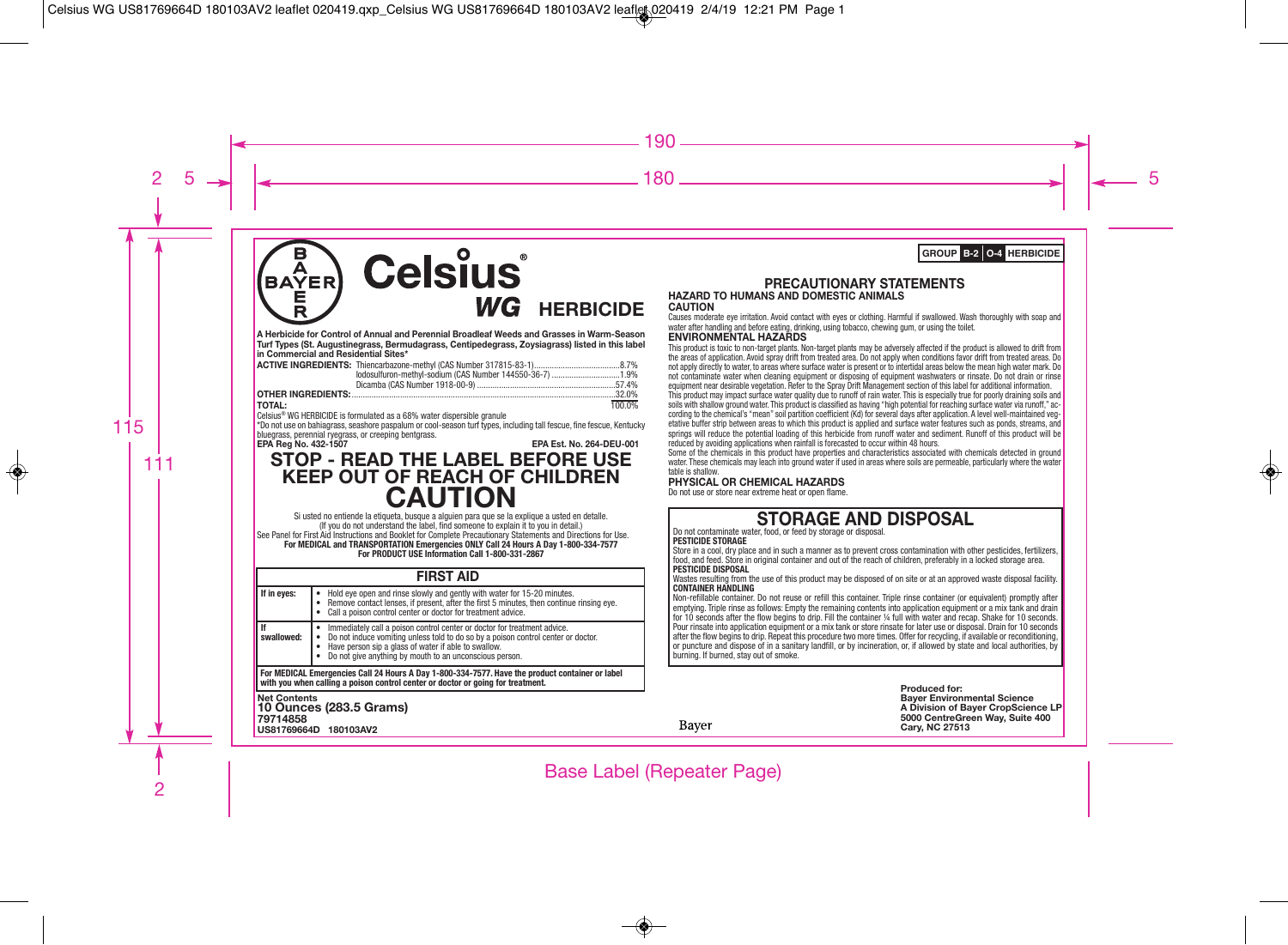#### **For MEDICAL and TRANSPORTATION Emergencies ONLY Call 24 Hours A Day 1-800-334-7577 For PRODUCT USE Information Call 1-800-331-2867**

### **FIRST AID**

| If in eyes:      | Hold eye open and rinse slowly and gently with water for 15-20 minutes.<br>Remove contact lenses, if present, after the first 5 minutes, then continue rinsing eye.<br>Call a poison control center or doctor for treatment advice.                                              |
|------------------|----------------------------------------------------------------------------------------------------------------------------------------------------------------------------------------------------------------------------------------------------------------------------------|
| lf<br>swallowed: | Immediately call a poison control center or doctor for treatment advice.<br>Do not induce vomiting unless told to do so by a poison control center or doctor.<br>Have person sip a glass of water if able to swallow.<br>Do not give anything by mouth to an unconscious person. |

**For MEDICAL Emergencies Call 24 Hours A Day 1-800-334-7577. Have the product container or label with you when calling a poison control center or doctor or going for treatment.**

## **PRECAUTIONARY STATEMENTS HAZARD TO HUMANS AND DOMESTIC ANIMALS**

Causes moderate eye irritation. Avoid contact with eyes or clothing. Harmful if swallowed.Wash thoroughly with soap and water after handling and before eating, drinking, using tobacco, chewing gum, or using the toilet.

#### **PERSONAL PROTECTIVE EQUIPMENT (PPE)**

Some materials that are chemical-resistant to this product are listed below. If you want more options, follow the in structions for category A on an EPA chemical resistance category selection chart.

**All mixers, loaders, applicators and other handlers must wear:** Long-sleeved shirt, long pants, shoes plus socks, and chemical-resistant gloves (except for applicators using ground boom equipment) made of any waterproof material such as polyethylene or polyvinyl chloride. See Engineering Control Statement for additional requirements and ex**ceptions** 

#### **User Safety Requirements:**

Follow manufacturer's instructions for cleaning/maintaining PPE. If no such instructions for washables exist, use detergent and hot water. Keep and wash PPE separately from other laundry.

#### **Engineering control statement:**

When handlers use closed systems, enclosed cabs, in a manner that meets the requirements listed in the Worker Protection Standard (WPS) for agricultural pesticides [(40 CFR §170.240(d)(4-6)], the handler PPE requirements may be reduced or modified as specified in the WPS.

### **USER SAFETY RECOMMENDATIONS**

#### Users should:

**CAUTION** 

- Wash hands thoroughly with soap and water before eating, drinking, chewing gum, using tobacco, or using the toilet.
- Remove clothing/PPE immediately if pesticide gets inside. Then wash thoroughly and put on clean clothing.
- Remove PPE immediately after handling this product. Wash the outside of gloves before removing. As soon as possible, wash thoroughly and change into clean clothing.

### **ENVIRONMENTAL HAZARDS**

This product is toxic to non-target plants. Non-target plants may be adversely affected if the product is allowed to drift from the areas of application. Avoid spray drift from treated area. Do not apply when conditions favor drift from treated areas. Do not apply directly to water, to areas where surface water is present or to intertidal areas below the mean high water mark. Do not contaminate water when cleaning equipment or disposing of equipment washwaters or rinsate. Do not drain or rinse equipment near desirable vegetation. Refer to the Spray Drift Management section of this label for additional information.

This product may impact surface water quality due to runoff of rain water. This is especially true for poorly draining soils and soils with shallow ground water. This product is classified as having "high potential for reaching surface water via runoff," according to the chemical's "mean" soil partition coefficient (Kd) for several days after application. A level well-maintained vegetative buffer strip between areas to which this product is applied and surface water features such as ponds, streams, and springs will reduce the potential loading of this herbicide from runoff water and sediment. Runoff of this product will be reduced by avoiding applications when rainfall is forecasted to occur within 48 hours.

Some of the chemicals in this product have properties and characteristics associated with chemicals detected in ground water. These chemicals may leach into ground water if used in areas where soils are permeable, particularly where the water table is shallow.

### **PHYSICAL OR CHEMICAL HAZARDS**

Do not use or store near extreme heat or open flame.

### **DIRECTIONS FOR USE**<br>It is a violation of Federal law to use this product in a manner inconsistent with its labeling. **Read entire label before using this product.**

Do not apply this product in a way that will contact workers or other persons, either directly or through drift. Only protected handlers may be in the same area during application. For any requirements specific to your State or Tribe, consult the agency responsible for pesticide regulation.

# **AGRICULTURAL USE REQUIREMENTS**<br>Use this product only in accordance with its labeling and with the Worker Protection Standard, 40 CFR part 170.

This standard contains requirements for the protection of agricultural workers on farms, forests, nurseries, and greenhouses, and handlers of agricultural pesticides. It contains requirements for training, decontamination, notification, and emergency assistance. It also contains specific instructions and exceptions pertaining to the statements on this label about personal protective equipment (PPE) and restricted entry intervals. The requirements in this box only apply to uses of this product that are covered by the Worker Protection Standard.

Do not enter or allow worker entry into treated areas during the restricted entry interval (REI) of 24 hours (sod farm use only).

PPE required for early entry to treated areas that is permitted under the Worker Protection Standard and that involves contact with anything that has been treated such as plants, soil or water, is coveralls over long-sleeved shirt and long pants, chemical-resistant footwear plus socks, chemical-resistant gloves made of any waterproof material, chemical-resistant headgear for overhead exposure, and protective eyewear.

# **NON-AGRICULTURAL USE REQUIREMENTS** The requirements in this box apply to uses of this product that are not within the scope of the Worker Protection

Standard for agricultural pesticides (40 CFR Part 170). The WPS applies when this product is used to produce agricultural plants on farms, forests, nurseries, or greenhouses. Do not enter or allow others to enter treated areas until sprays have dried.

# **PRODUCT INFORMATION PRODUCT USES**

CELSIUS® WG HERBICIDE is a selective herbicide with multiple modes of action that provide a broad spectrum of weed control. CELSIUS WG HERBICIDE controls weeds after they have germinated (post) and also has some residual activity that prevents new weed germination, depending on the specific weed.

CELSIUS WG HERBICIDE is intended for foliar application by licensed commercial applicators to established turf in cluding residential lawns, commercial lawns, golf courses, sports fields, parks, campsites, recreational areas, road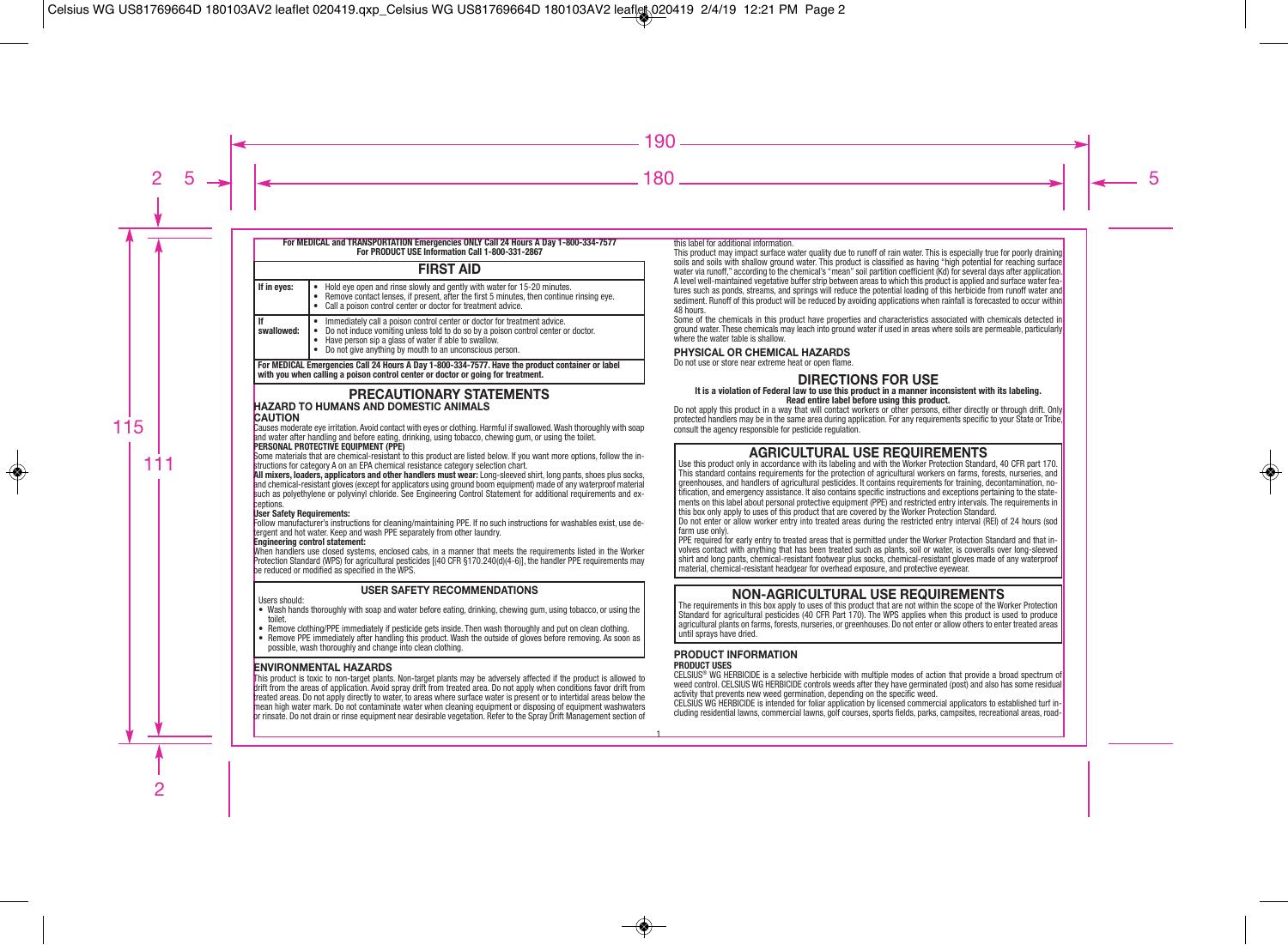sides, school grounds, cemeteries, sod farms to control annual and perennial broadleaf weeds and grasses in certain warm-season turf types.

#### **SYMPTOMS**

Weed growth ceases within hours after application of CELSIUS WG HERBICIDE. Symptoms progress from vellowing or reddening/purpling to necrosis, resulting in control of weeds within 1-4 weeks after application, depending on the sensitivity of the weed and environmental conditions. Weed control is more rapid when soil temperatures are above 65 degrees, when soil moisture is adequate for weed growth, and when weeds are not under environmental stress (e.g. drought).

#### **MODE OF ACTION**

Two of the three active ingredients in CELSIUS WG HERBICIDE (thiencarbazone-methyl and iodosulfuron-methylsodium) inhibit acetolactate synthase (ALS). ALS is responsible for the synthesis of essential amino acids that are essential for plant growth. Inhibition of these amino acids stops weed growth. Some weed species, however, have naturally occurring biotypes that are resistant to ALS-inhibiting herbicides. Resistant weed populations may occur when ALS herbicides are used year after year. To add to the weeds controlled and provide resistance management, CELSIUS WG HERBICIDE also contains dicamba, a benzoic acid herbicide that acts on the same biochemical site as the natural plant auxin, indole acetic acid (IAA). Having several herbicides with different modes of action (MOA) reduces the probability that resistant biotypes to CELSIUS WG HERBICIDE will develop.

#### **TURF TOLERANCE**

This product has been tested and can be used on the following types of turfgrass and their cultivars:

St. Augustinegrass (Floratam, Palmetto, Bitter Blue, Common, Amerishade, Raleigh, Sapphire, Delmar, Captiva) Bermudagrass (Tifway 419, Common, Tifsport, Discovery, Celebration, Sahara)

#### Centipedegrass (Tifblair)

Zoysiagrass (Meyer, Empire, Crown, Palisades, Cavalier, Zorro, DeAnza, Zenith)

Buffalograss (Legacy, Cody)

Other turfgrasses and their cultivars may be tolerant to this product. However, tolerance testing must be done prior to use. Some temporary discoloration of certain warm-season grasses may occur to turf under stress from drought, disease, extreme cold or hot weather.

**Do not use** this product on bahiagrass, seashore paspalum or cool-season turf types, including tall fescue, fine fescue, Kentucky bluegrass, perennial ryegrass, or creeping bentgrass.

#### **USE OF CELSIUS WG HERBICIDE NEAR SENSITIVE GRASSES**

CELSIUS WG HERBICIDE can damage or control cool season grasses. Some use sites, including many golf courses, grow warm and cool season grasses in the same vicinity. To reduce the probability of CELSIUS WG HERBICIDE being moved from its site of application to adjacent areas containing sensitive grasses, practice the following.

- To prevent tracking from the application site onto sensitive grasses, maintain a 25 ft untreated buffer.
- Allow the leaf surface of treated turf to dry several hours prior to allowing foot traffic or equipment in the treated area adjacent to sensitive grasses.
- When there may be a risk to adjacent sensitive grasses, apply CELSIUS WG HERBICIDE when the soil is less than field capacity. Avoid applications to saturated soil.
- Allow CELSIUS WG HERBICIDE to be absorbed several hours prior to an irrigation cycle. If dew is present on the day following application, irrigate lightly (0.1-0.2 inches) prior to allowing foot traffic or equipment on the treated area.

#### **RESISTANCE MANAGEMENT**

Repeated applications of a herbicide may select for resistant weed biotypes. There is no known biotype resistance to this product. If resistance to ALS type herbicides is proven, rotate to a herbicide with an alternate mode of action. Consult a manufacturer representative for the latest information on resistance management for this product.

#### **MOWING INSTRUCTIONS**

Do not mow immediately after treating with this product or before spray has dried. After treatment, do not transfer clippings to non-target areas.

#### **IRRIGATION**

Weed control and turf tolerance is best if turf is growing well and not under stress at the time of treatment. For best results, irrigate prior to treatment if grass is under stress. After application, do not irrigate until spray has dried.

#### **PRECAUTIONS**

- 1. Rainfall before spray has dried may necessitate retreatment with this product or reduced weed control may result.
- 2. Make applications to actively growing weeds. Mature, hardened-off weeds may not be controlled. Weed control may be reduced if application is made in the presence of heavy dew, fog, and mist/rain or when weeds are under stress due to drought.
- 3. Apply spray mixtures of this product within 5 days of mixing to avoid product degradation.
- 4. Spot treatments to St. Augustinegrass turf at temperatures above 90 degrees may cause temporary growth regulation. Turf will assume normal growth rate after mowing.

#### **RESTRICTIONS**

- 1. Do not apply more than a total of 7.4 oz (210 g) of product per acre (0.17 oz or 4.8 g of product per 1,000 sq ft) per year (365 days).
- 2. The reentry interval (REI) for sod farms is 24 hours.<br>3. Do not apply this product by air or through any type
- 3. Do not apply this product by air or through any type of irrigation system.<br>4. Do not apply this product to turf if a frost or freeze is expected within 48
- 4. Do not apply this product to turf if a frost or freeze is expected within 48 hours of application.
- 5. Do not use this product on golf course greens and collars.<br>6. Do not apply this product on turf exhibiting injury from pre
- 6. Do not apply this product on turf exhibiting injury from previous applications of other products.
- 7. Apply this product only to established turf unless otherwise noted on the label.
- Some ornamentals may be sensitive to this product. Do not plant ornamentals or bedding plants in treated bare areas for at least 30 days after the last application of this product.
- 9. Avoid application of this product near the roots of newly planted ornamentals.
- 10. In order to minimize risk to sensitive areas (water bodies or non-target plants), apply by broadcast application (boom-type sprayers) only when the potential for drift to adjacent sensitive areas is minimal (e.g., when the wind is 10 mph or less and is blowing away from the sensitive area) and maintain a 25-ft buffer between the point of direct application and the closest downwind edge of adjacent sensitive areas.
- 11. Keep people and pets out of the area during application.
- 12. Do not allow people or pets to enter the treated areas until sprays have dried.
- 13. Do not use this product on bahiagrass, seashore paspalum or cool-season turf types, including tall fescue, fine fescue, Kentucky Bluegrass, perennial ryegrass, or creeping bentgrass.

#### **APPLICATION**

This product may be applied at three different rates depending on the weeds to be controlled. For the appropriate rate and species consult USE RATES FOR WEED CONTROL section. CELSIUS WG HERBICIDE may be applied by broadcast, zone, or spot applications.

For broadcast applications, use a minimum of 10 gallons of water per acre. For weed control in dense weed populations, control of weeds under adverse growing conditions, or control of mature weeds, the optimum spray volumes is 60 gallons per acre.

#### **ZONE**

A zone application is defined as a broadcast application made to a defined area (less than 10,000 sq ft per acre). Add the specified product rate of 0.057-0.113 oz (1.6-3.2g) to 1 gallon water. One gallon of spray solution will treat up to 1,000 sq ft.

#### **SPOT**

Spot applications are defined as directed applications made to control one or several weeds in a turfgrass situation with a backpack or hand-held sprayer. Add the specified product rate of 0.057-0.113 oz (1.6-3.2g) to 1 gallon water. For spot applications, spray to wet. Avoid over application.

#### **TANK MIXING CELSIUS WG HERBICIDE WITH ADJUVANTS AND FERTILIZERS**

- In areas where weed pressure is high and adequate coverage is critical, add a non-ionic surfactant (NIS) at 0.25% v/v to the spray solution.
- For difficult-to-control weeds, the addition of methylated seed oil (MSO) at a rate of 0.25-0.5% v/v may improve weed control.
- Do not use a spray adjuvant at temperatures above 90 degrees.
- Application of CELSIUS WG HERBICIDE with a spray adjuvant or nitrogen-containing fertilizers may damage turf that is under stress.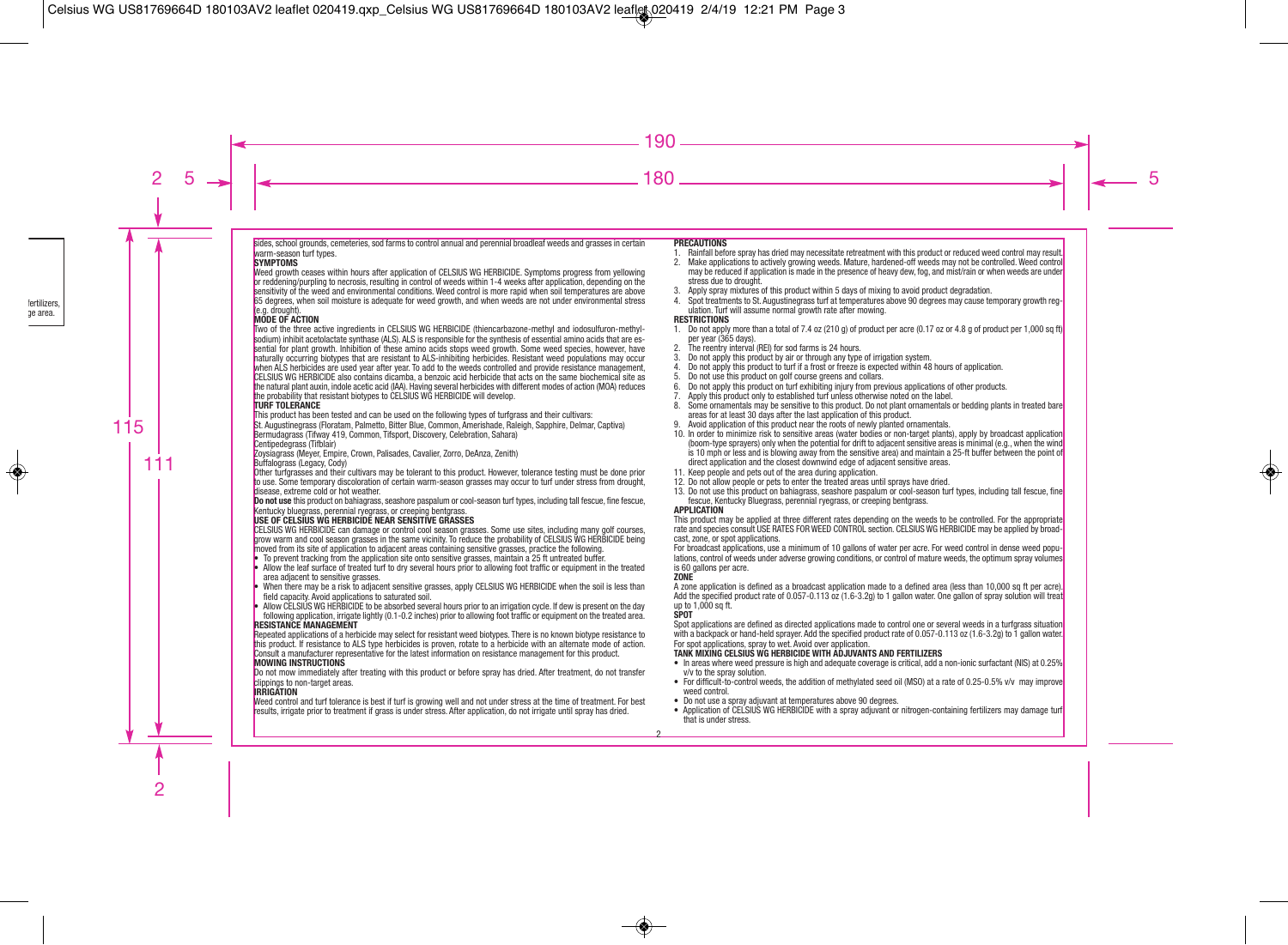#### **APPLICATION METHODS, MIXING AND COMPATIBILITY**

Uniform, thorough spray coverage with properly calibrated spray equipment is important to achieve consistent weed control. Select spray nozzles and pressure that deliver at least MEDIUM spray droplets as indicated in nozzle manufacturer's catalogs and in accordance with ASAE Standard S-572. Nozzles that deliver COARSE spray droplets may be used to reduce spray drift provided spray volume per acre (GPA) is increased to maintain coverage of weeds. **Spray Solution pH**

The efficacy of this product may be affected by the pH of the spray solution. A pH near 7.0 is ideal. If the pH is <6 and if product spray solution is not to be used within 24 hours, add a suitable buffer.

#### **Mixing Instructions**

This product must be applied with clean and properly calibrated equipment. Prior to adding this product, ensure that the spray tank, filters and nozzles have been thoroughly cleaned. Prepare only as much spray mixture as needed for application on the same day.

- $1.$  Fill spray tank with 25% to 50% of the required volume of water, and begin agitation prior to the addition of this product.
- 2. Before filling or adding any additional products, ensure full dispersion of this product.<br>3. If this product is annlied in a tank mixture with other products, add this product to the
- If this product is applied in a tank mixture with other products, add this product to the spray tank first and ensure it is thoroughly dispersed before adding other products.
- 4. Continue to fill the spray tank with water to the desired volume and agitate while adding spray adjuvants or ni trogen fertilizers.
- 5. Continue agitation during application to ensure a uniform spray mixture.

#### **Compatibility**

If this product is to be tank-mixed with other products, compatibility must be tested prior to mixing. To test for compatibility, use a small container and mix a small amount (0.5 to 1 qt) of spray, combining all ingredients in the same ratio as the anticipated use. If any indications of physical incompatibility develop (precipitation, settling, changes in color), do not use this mixture for spraying. Indications of incompatibility may occur within 5-15 minutes after mixing. Read and follow the label of each tank mix product used for precautionary statements, directions for use, geographic and other restrictions.

## **TANK CLEANUP PROCEDURE**

- 1. Drain the tank completely, then wash out tank, boom, and hoses with clean water. Drain again.<br>2. Fill the tank half full with clean water and add ammonia (i.e. 3% domestic ammonia solution) at
- 2. Fill the tank half full with clean water and add ammonia (i.e. 3% domestic ammonia solution) at a dilution rate of 1% (i.e. 1 gallon of domestic ammonia for every 100 gallons of rinsate). Completely fill the tank with water. Agitate/re-circulate and flush through boom and hoses. Leave agitation on for 10 minutes. Drain tank completely.
- 3. Repeat Step 2.<br>4. Remove nozzle
- 4. Remove nozzles and screens and soak them in a 1% ammonia solution. Inspect nozzles and screens and remove visible residues.
- 5. Flush tank, boom, and hoses with clean water.
- 6. Inspect tank for visible residues. If present, repeat Step 2.

#### **WEED CONTROL INFORMATION**

This product may be used to control a variety of broadleaf weeds and grasses in tolerant turf. Apply this product to susceptible weeds as listed in the Use Rates for Weed Control section. For certain weeds, a follow-up application made 4-6 weeks later may be needed if regrowth is observed. Total amount of product applied in a calendar year (365 days) must not exceed 7.4 oz (210 g) of product per acre.

#### **BERMUDAGRASS OVERSEEDED WITH RYEGRASS**

Bermudagrass may be treated with broadcast applications of CELSIUS WG HERBICIDE prior to overseeding. Allow a minimum of 14 days between broadcast application of CELSIUS WG HERBICIDE to established turf and overseeding with ryegrass. Allow a minimum of 60 days between broadcast application of CELSIUS WG HERBICIDE to bare ground or to thin turf with significant areas of bare ground. Intervals less than these may cause undesirable reductions in the stand of ryegrass. When making spot applications, allow 28 days before overseeding ryegrass. When other products are mixed with this product, follow the most restrictive application interval prior to ryegrass overseeding on each label.

#### **SEEDING AND SPRIGGING INTERVALS**

**Seeded Bermudagrass, Zoysiagrass and Centipedegrass:** This product may be applied to Bermudagrass up to 60 days prior to seeding without a significant reduction in stand where the soil is disturbed at planting. For newly established stands, do not apply this product for at least 4 weeks after emergence as injury may result.

**Sprigged Bermudagrass:** This product may be applied to sprigged Bermudagrass no sooner than 2 weeks after sprigging.

#### **DALLISGRASS CONTROL**

This product in combination with Revolver ® Herbicide (2 fl oz per gallon) and MSO at 1% v/v applied as a spot or zone treatment in late summer or early fall will suppress and/or control dallisgrass. Applications made sooner in the growing season may not be effective. Add the specified product rate of 0.085 - 0.113 oz (2.4 - 3.2 g) to enough water to create approximately one gallon of spray solution. One gallon of spray solution will treat up to 1,000 sq ft Make a second application if regrowth is observed 30-60 days later, but do not exceed 0.17 oz (4.8 g) of product per 1,000 sq ft in a calendar year.

#### **TANK MIX PARTNERS**

CELSIUS WG HERBICIDE may be used in combination with Revolver Herbicide, Sencor ® Herbicide, Prograss® Herbicide, Ronstar® WSP Herbicide, Ronstar® FLO Herbicide, Acclaim® Extra Herbicide, Finale® Herbicide, and Specticle® 20WSP, and Specticle® FLO, for post emergent control of many grasses and broad leaf weeds. Symptom development may be slow in weeds treated under cool conditions (soil temperatures 65 degrees or less). For increased speed of control during cool temperatures, add carfentrazone, or pyraflufen-ethyl.

When using CELSIUS WG HERBICIDE in combination with other herbicides, follow the precautions and directions of both labels. When using new tank mixtures with CELSIUS WG HERBICIDE, test physical and biological compatibility prior to use. St Augustinegrass may show increased sensitivity to tank mixtures of CELSIUS WG HERBICIDE and other products. Evaluate these tank mixtures in a limited area before widespread applications.

APPLICATIONS MAY BE MADE ONLY FOR USES FOR WHICH BOTH CELSIUS WG HERBICIDE AND THE TANK MIX PROD-UCT ARE REGISTERED.WHEN APPLYING A TANK MIX WITH THIS PRODUCT, THE MOST HIGHLY RESTRICTIVE LABELING APPLIES. Not all products are registered in all states; please verify state registration of these products in your state before selling, distributing, or using.

### **USE RATES FOR WEED CONTROL**

#### **Broadcast Application**

Rates for specific weeds are found in the Weeds Controlled tables below. Do not exceed the maximum amount of this product indicated in the table below in a calendar year (365 days).

| <b>Amount of CELSIUS WG HERBICIDE</b> |                                                |     |     |     |  |  |  |
|---------------------------------------|------------------------------------------------|-----|-----|-----|--|--|--|
| <b>Use Rate</b>                       | oz/1,000 sq ft<br>g/1,000 sq ft<br>oz/A<br>q/A |     |     |     |  |  |  |
| Low                                   | 0.057                                          | 1.6 | 2.5 |     |  |  |  |
| <b>Medium</b>                         | 0.085                                          | 2.4 | 3.7 | 105 |  |  |  |
| High                                  | 0.113                                          | 3.2 | 4.9 | 140 |  |  |  |
| Yearly max.                           | 0.17                                           | 4.8 | 7.4 | 210 |  |  |  |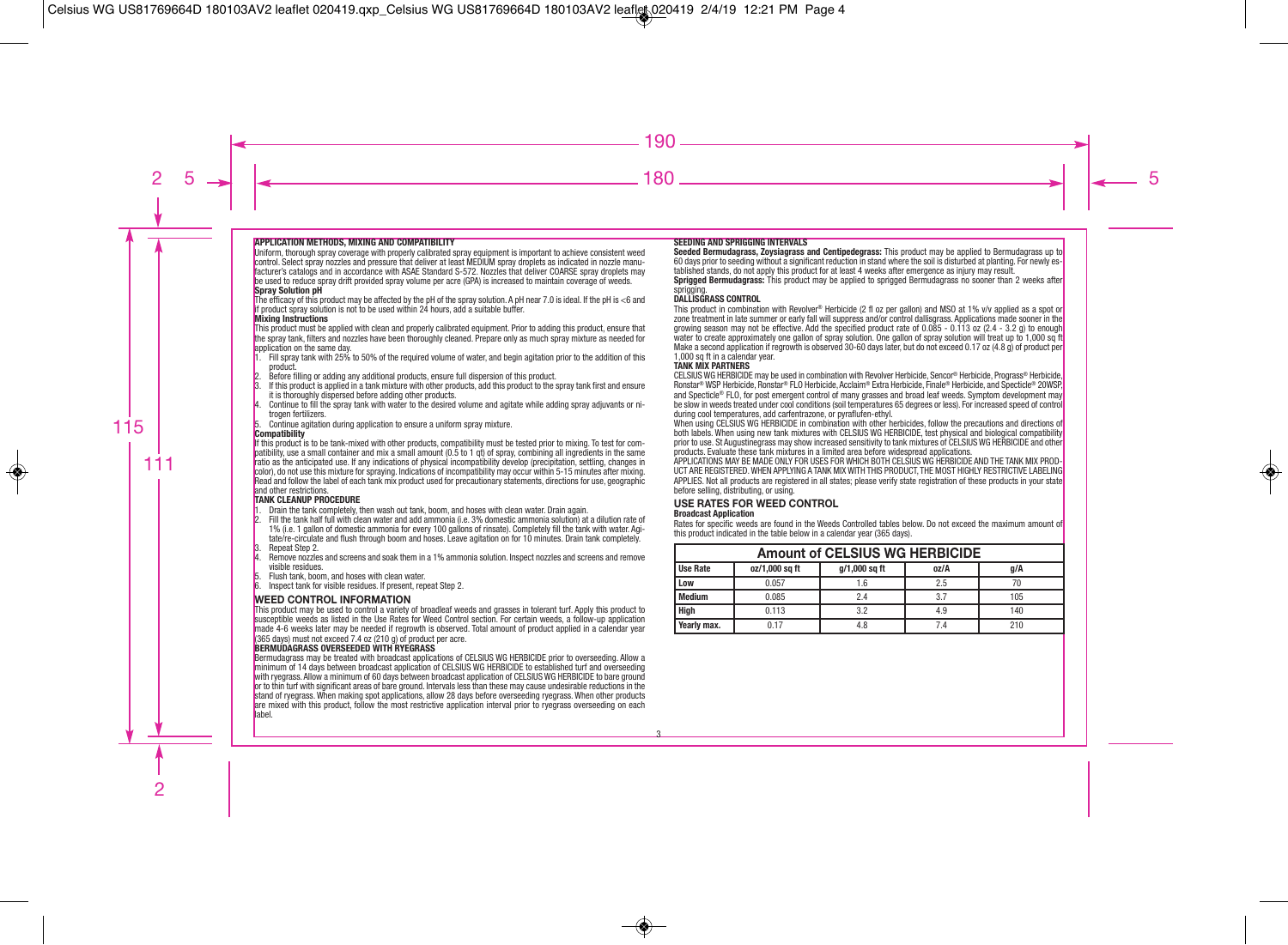#### Weeds controlled at 0.057 oz (1.6 g) of product per 1,000 sq ft

| <b>Common Name</b>                     | Genus              | <b>Species</b> |
|----------------------------------------|--------------------|----------------|
| Barnvardgrass                          | Echinochloa        | crusgalli      |
| <b>Blackseed plantain</b>              | Plantago           | rugelii        |
| <b>Bracted plantain</b>                | Plantago           | aristata       |
| Broadleaf plantain, common plantain    | Plantago           | major          |
| Buckhorn plantain, narrowleaf plantain | Plantago           | lanceolata     |
| California burclover                   | Medicago           | polymorpha     |
| Carolina falsedandelion                | Pyrrhopappus       | carolinianus   |
| Carpetweed, Indian chickweed           | Mollugo            | verticillata   |
| <b>Catsear dandelion</b>               | <b>Hypochoeris</b> | radicata       |
| Common chickweed                       | Stellaria          | media          |
| Common millet, proso millet            | Panicum            | miliaceum      |
| Common ragweed                         | Ambrosia           | artemisiifolia |
| Common sunflower                       | <b>Helianthus</b>  | annuus         |
| Common vetch                           | Vicia              | sativa         |
| <b>Creeping beggarweed</b>             | <b>Desmodium</b>   | canum          |
| Curly dock                             | Rumex              | crispus        |
| <b>Cutleaf evening primrose</b>        | <b>Oenothera</b>   | laciniata      |
| <b>Dandelion</b>                       | <b>Taraxacum</b>   | officinale     |
| Eastern black nightshade               | Solanum            | ptychanthum    |
| Field madder                           | Sherardia          | arvensis       |
| Field violet, wild pansy               | Viola              | arvensis       |
| Giant foxtail                          | Setaria            | faberi         |
| Giant ragweed                          | Ambrosia           | trifida        |
| Green foxtail                          | Setaria            | viridis        |
| Ground ivy, Creeping Charlie           | Glechoma           | hederacea      |
| <b>Hairy bittercress</b>               | Cardamine          | hirsuta        |
| <b>Hairy nightshade</b>                | Solanum            | villosum       |
| Henbit                                 | Lamium             | amplexicaule   |
| Horse purslane                         | Trianthema         | portulacastrum |
| <b>Johnsongrass</b>                    | Sorghum            | halepense      |
| Lawn burweed, spurweed                 | Soliva             | sessilis       |
| Oxeye daisy                            | Leucanthemum       | vulgare        |
| Palmer amaranth                        | Amaranth           | palmeri        |
| Pennsylvania smartweed                 | Polygonum          | pensylvanicum  |
| Pitted morningglory                    | Ipomea             | lacunosa       |
| Quackgrass                             | Agropyron          | repens         |
| Rabbitfoot clover                      | Trifolium          | arvense        |
| Red sorrel                             | Rumex              | acetosella     |
| Redroot pigweed                        | Amaranth           | retroflexus    |
| Shattercane                            | Sorghum            | bicolor        |

| <b>Common Name</b>   | Genus            | <b>Species</b> |
|----------------------|------------------|----------------|
| Spiny sowthistle     | <b>Sonchus</b>   | asper          |
| <b>Stinkarass</b>    | Eragrostis       | cilianensis    |
| Switchgrass          | Panicum          | virgatum       |
| <b>Tansy mustard</b> | Descurainia      | pinnata        |
| Velvetleaf           | Abutilon         | theophrasti    |
| Venus looking-glass  | Triodanis        | perfoliata     |
| White clover         | <b>Trifolium</b> | repens         |
| White mustard        | <b>Brassica</b>  | alba           |
| Wild buckwheat       | Polygonum        | convolvulus    |
| Wild carrot          | <b>Daucus</b>    | carota         |
| Wild oat             | Avena            | fatua          |
| Wild onion           | Allium           | canadense      |

#### Weeds controlled at 0.085 oz (2.4 g) of product per 1,000 sq ft

| <b>Common Name</b>                | Genus             | <b>Species</b>               |
|-----------------------------------|-------------------|------------------------------|
| American burnweed. Fireweed       | Erechtites        | hieraciifolia                |
| Asiatic hawksbeard                | Youngia           | japonica                     |
| <b>Black nightshade</b>           | Solanum           | nigrum                       |
| <b>Broadleaf signalgrass</b>      | Urochloa          | platyphylla                  |
| <b>Browntop millet</b>            | <b>Brachiaria</b> | ramosa                       |
| Canada thistle                    | <b>Cirsium</b>    | arvense                      |
| Canada toadflax                   | Linaria           | canadensis                   |
| Carolina dichondra, Dichondra*    | Dichondra         | carolinensis                 |
| Carolina geranium, wild geranium* | Geranium          | carolinianum                 |
| Carpetgrass                       | <b>Axonopus</b>   | affinis                      |
| Chamberbitter                     | Phyllanthus       | urinaria                     |
| Common lambsquarter*              | Chenopodium       | album                        |
| Common purslane*                  | Portulaca         | oleracea                     |
| Common waterhemp                  | <b>Amaranthus</b> | rudis                        |
| Corn speedwell                    | Veronica          | arvensis                     |
| <b>Creeping speedwell</b>         | Veronica          | filiformis                   |
| Dalligrass**                      | Paspalum          | dilatatum                    |
| Dogfennel                         | Eupatorium        | capillifolium                |
| Dollarweed, Pennywort*            | Hydrocotyle       | Spp.                         |
| <b>Entireleaf morningglory</b>    | Ipomea            | hederacea var. integriuscula |
| Facelis, trampweed                | Facelis           | retusa                       |
| Fall panicum                      | Panicum           | dichotomiflorum              |
| Field pepperweed                  | Lepidium          | campestre                    |
| Field sandbur                     | Cenchrus          | <i>incertus</i>              |
| Fleabane                          | Erigeron          | Spp.                         |
| Florida betony                    | Stachys           | floridana                    |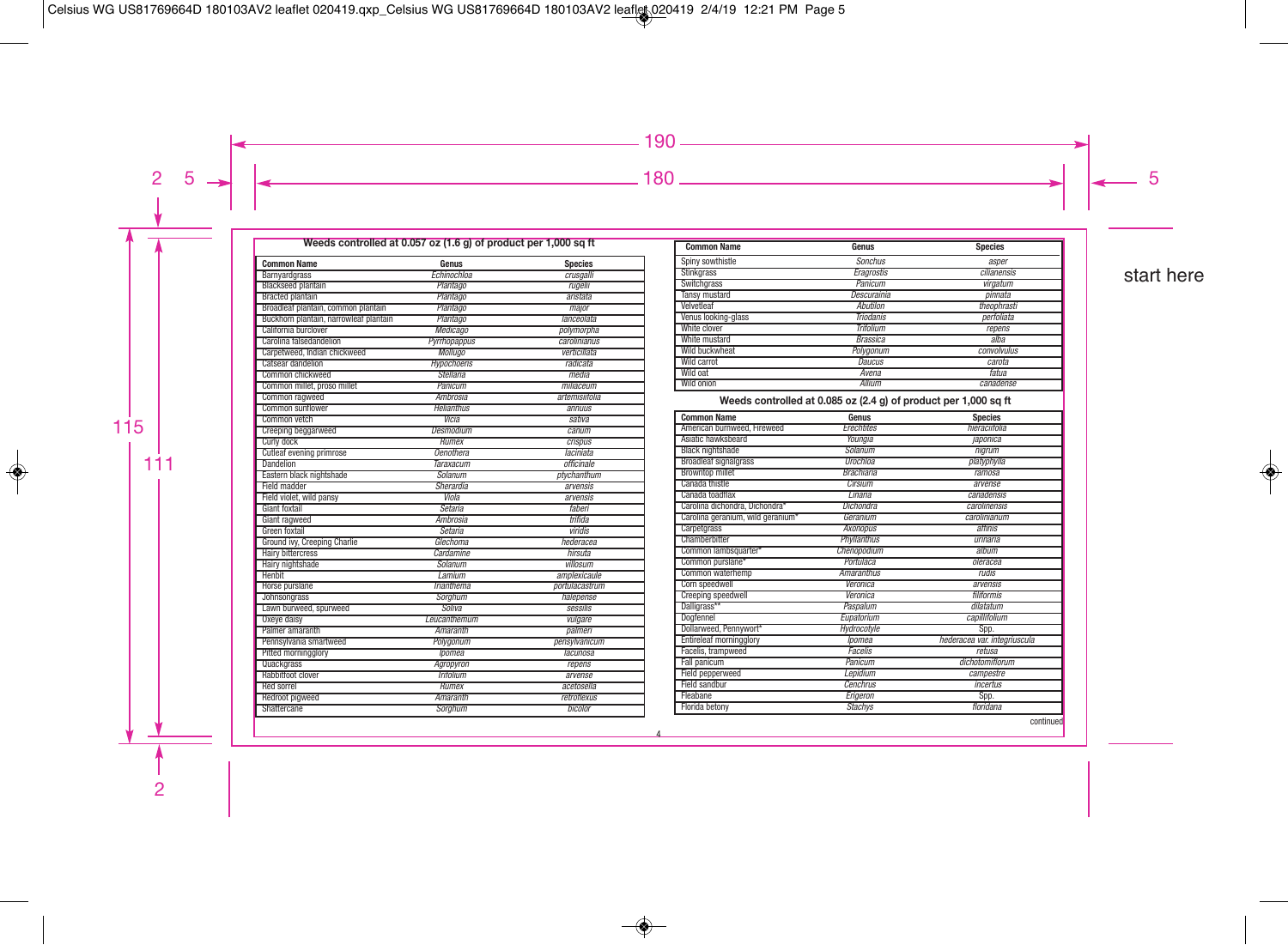| <b>Common Name</b>            | Genus              | <b>Species</b> |
|-------------------------------|--------------------|----------------|
| Gophertail lovegrass          | Eragrostis         | cillaris       |
| Green kyllinga                | Kyllinga           | brevifolia     |
| <b>Heartwing sorrel</b>       | Rumex              | hastatulus     |
| Heath aster*                  | Aster              | ericoides      |
| Horseweed, marestail          | Conza              | canadensis     |
| lvyleaf morningglory          | lpomoea            | hederacea      |
| Knawel                        | <b>Scleranthus</b> | annuus         |
| Lady's Mantle                 | Alchemilla         | mollis         |
| Mouse-ear chickweed           | Cerastium          | alomeratum     |
| Paleseed plantain             | Plantago           | virginica      |
| Parsley piert                 | Aphanes            | microcarpa     |
| Pokeberry                     | Phytolacca         | americana      |
| Poorjoe*                      | Diodia             | teres          |
| Prickly sida*                 | Sida               | spinosa        |
| Prostrate knotweed            | Polygonum          | aviculare      |
| <b>Red fescue</b>             | Festuca            | rubra          |
| Rescuegrass*                  | <b>Bromus</b>      | catharticus    |
| <b>Russian thistle</b>        | Salsola            | tragus         |
| Shepherd's purse              | Capsella           | bursa-pastoris |
| Sicklepod                     | Senna              | obtusifolia    |
| Slender aster                 | Aster              | gracillis      |
| Sprawling horseweed           | Calyptocarpus      | vialis         |
| <b>Swinecress</b>             | Coronopus          | didymus        |
| <b>Tall fescue</b>            | Festuca            | arundinacea    |
| Texas panicum                 | Panicum            | texanum        |
| Thin paspalum, bull paspalum* | Paspalum           | setaceum       |
| Virginia dwarf dandelion      | Krigia             | virginica      |
| White sweet clover            | <b>Melilotus</b>   | alba           |
| Wild garlic, field garlic     | Allium             | vineale        |
| Wild lettuce, tall lettuce    | Lactuca            | canadensis     |
| <b>Wild mustard</b>           | <b>Brassica</b>    | kaber          |
| <b>Yellow foxtail</b>         | Setaria            | lutescens      |
| Yellow rocket                 | <b>Barbarea</b>    | vulgaris       |
| Yellow woodsorrel, Oxalis*    | <b>Oxalis</b>      | stricta        |

| Weeds controlled at 0.113 oz (3.2 g) of product per 1,000 sq ft |            |              |  |  |  |  |  |
|-----------------------------------------------------------------|------------|--------------|--|--|--|--|--|
| <b>Common Name</b><br><b>Species</b><br>Genus                   |            |              |  |  |  |  |  |
| Annual lespedeza                                                | Lespedeza  | striata      |  |  |  |  |  |
| Birdseye pearlwort                                              | Sagina     | procumbens   |  |  |  |  |  |
| Black medic , hop medic                                         | Medicago   | lupulina     |  |  |  |  |  |
| Dallisgrass**                                                   | Paspalum   | dilatatum    |  |  |  |  |  |
| Doveweed                                                        | Murdannia  | nudiflora    |  |  |  |  |  |
| Florida pusley                                                  | Richardia  | scabra       |  |  |  |  |  |
| Hemp sesbania                                                   | Sesbania   | exaltata     |  |  |  |  |  |
| Large crabgrass***                                              | Digitaria  | sanguinalis  |  |  |  |  |  |
| Prostrate spurge                                                | Chamaesyce | maculata     |  |  |  |  |  |
| Purple cudweed                                                  | Gnaphalium | purpureum    |  |  |  |  |  |
| Ryegrass (clumpy)                                               | Lolium     | perenne      |  |  |  |  |  |
| Virginia buttonweed*                                            | Diodia     | virginiana   |  |  |  |  |  |
| Western ragweed                                                 | Ambrosia   | psilostachya |  |  |  |  |  |
| Whiteleaf sage                                                  | Salvia     | leucophylla  |  |  |  |  |  |

Weeds that may need a second application of this product for control. If weeds are showing signs of recovery,<br>make a second application 2-4 weeks after the first. Do not exceed 7.4 oz (210 g) of product per acre per<br>year (

for a spot application.<br>Large crabgrass (Digitaria sanguinalis) is best controlled at early growth stages. Sequential applications of<br>CELSIUS WG HERBICIDE may be necessary.<br>**CELSIUS WG HERBICIDE rates and measurements char** 

| <b>CELSIUS WG</b><br><b>I HERBICIDE Use Rates</b> | oz/1.000 sa ft | grams/1,000 sq ft | oz/A | arams/A |
|---------------------------------------------------|----------------|-------------------|------|---------|
| Low                                               | 0.057          |                   | 2.5  |         |
| Middle                                            | 0.085          | 2.4               | 3.7  | 105     |
| High                                              | 0.113          |                   | 4.9  | 140     |

Volumetric measure

| Amount of CELSIUS WG HERBICIDE to use per mix size       |                |               |                |                                                   |                                                    |  |
|----------------------------------------------------------|----------------|---------------|----------------|---------------------------------------------------|----------------------------------------------------|--|
| <b>CELSIUS WG</b><br><b>HERBICIDE</b><br>Rate \ Mix size | 1 gallons      | 2 gallons     | 3 gallons      | 4 gallons                                         | 5 gallons                                          |  |
| Low                                                      | $1/2$ teaspoon | 1 teaspoon    | 1.5 teaspoons  | 2 teaspoons                                       | 2.5 teaspoons                                      |  |
| <b>Middle</b>                                            | 3⁄4 teaspoon   | 1.5 teaspoons | 2.25 teaspoons | 1 tablespoon                                      | 3.75 teaspoons                                     |  |
| High                                                     | 1 teaspoon     | 2 teaspoons   | 1 tablespoon   | 4 teaspoons or 1<br>tablespoon plus 1<br>teaspoon | 5 teaspoons or 1<br>tablespoon plus 2<br>teaspoons |  |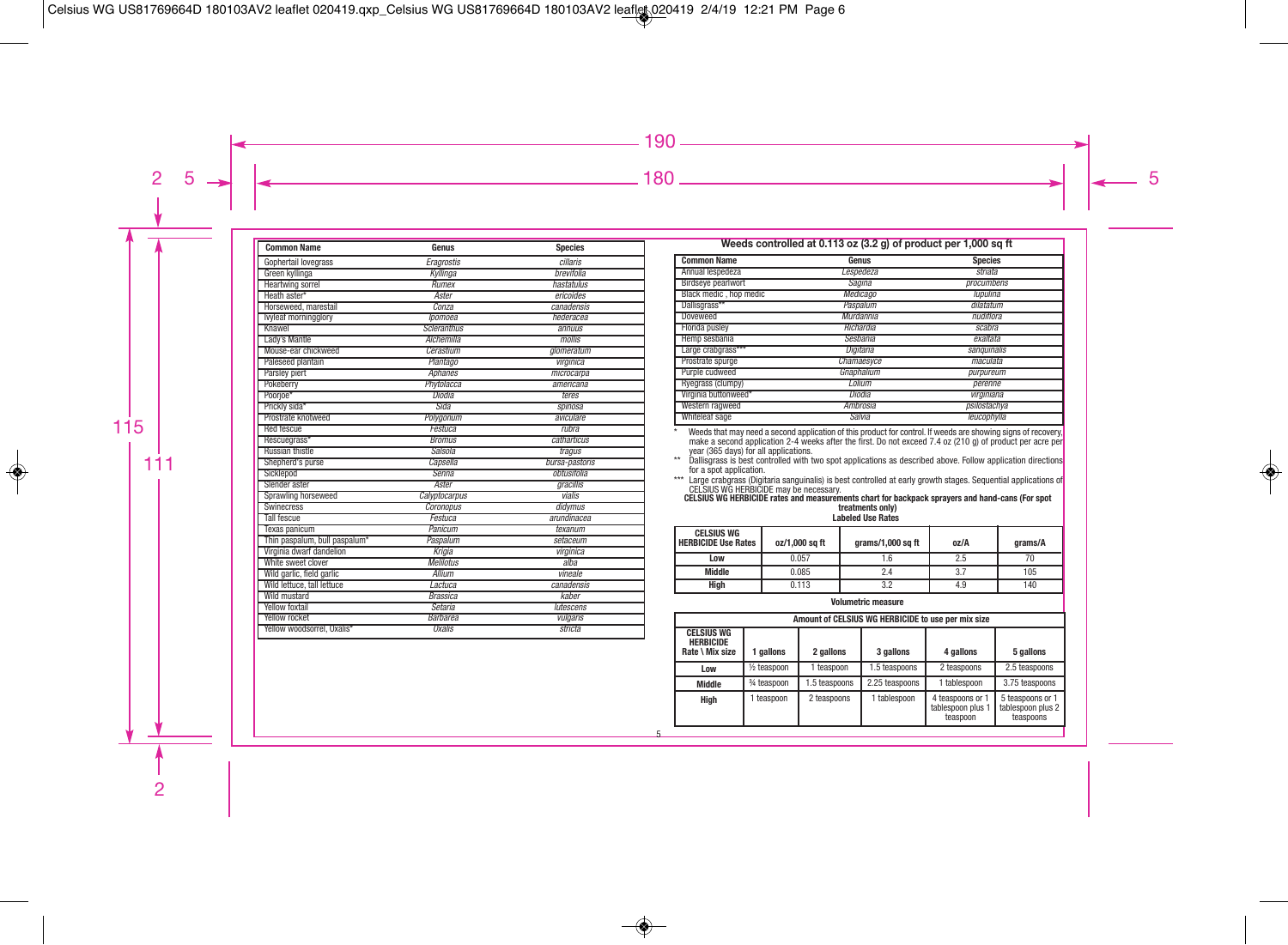| Rate of CELSIUS WG HERBICIDE from measuring cone        |                                      |           |                  |            |
|---------------------------------------------------------|--------------------------------------|-----------|------------------|------------|
|                                                         | oz CELSIUS WG HERBICIDE per mix size |           |                  |            |
| <b>Rate of CELSIUS WG</b><br><b>HERBICIDE \Mix size</b> | 2 gallons                            | 3 gallons | 4 gallons        | 10 gallons |
| Low                                                     |                                      | 0.17      | 0.226            | 0.56       |
| <b>Middle</b>                                           | 0.17                                 | 0.25      | 0.34             | 0.85       |
| High                                                    | 0.226                                | 0.34      | 0.45             | 1.13       |
| <b>CELSIUS WG HERBICIDE measuring cone equivalents</b>  |                                      |           |                  |            |
| Rates on CELSIUS WG HERBICIDE measuring cone in oz      |                                      | Equals    | Rate             | Mix size   |
| 0.17                                                    |                                      | $=$       | Low rate         | 3 gallons  |
| 0.226                                                   |                                      | $=$       | Low rate         | 4 gallons  |
| 0.25                                                    |                                      | $=$       | Middle rate      | 3 gallons  |
| 0.34                                                    |                                      | $=$       | <b>High Rate</b> | 3 gallons  |
| 0.34                                                    |                                      | $=$       | Middle rate      | 4 gallons  |
| 0.45                                                    |                                      | $=$       | High rate        | 4 gallons  |
| 0.56                                                    |                                      | $=$       | Low rate         | 10 gallons |
| 0.85                                                    |                                      | $=$       | Middle rate      | 10 gallons |
| 1.13                                                    |                                      | $=$       | High rate        | 10 gallons |

#### **SPRAY DRIFT MANAGEMENT:**

Damage to sensitive non-targeted plants can occur as a result of spray drift. Spray drift can be managed by several application factors and by spraying under the appropriate climatic conditions. Consequently, avoidance of spray drift is the responsibility of the applicator.

**Sensitive Areas:** Apply by broadcast application (boom-type sprayers) only when the potential for drift to adjacent sensitive areas (water bodies or non-target plants) is minimal (e.g., when wind is 10 mph or less and is blowing away from the sensitive areas). Avoiding spray drift at the application site is the responsibility of the applicator. The interaction of many equipment-and-weather-related factors determines the potential for spray drift. The applicator and the grower are responsible for considering all these factors when making decisions. Do not apply under circumstances where possible drift to unprotected persons or to food, forage, desirable plants, or crops intended for sale, use, or consumption.

**Droplet Size:** Applying larger droplets reduces drift potential, but will not prevent drift if applications are made improperly, or under unfavorable environmental conditions (see Temperature and Humidity below). Select nozzles and pressure that deliver at least MEDIUM-sized spray droplets as indicated in nozzle manufacturer's catalogs and in accordance with ASAE Standard S-572. Higher-flow-rate nozzles generally deliver larger droplet size and can help reduce drift potential. Nozzles that deliver COARSE spray droplets may be used to reduce spray drift provided spray volume per acre (GPA) is increased to maintain coverage of weeds.

**Application Height:** To minimize spray drift, apply with nozzle height no more than 3 feet above the ground. **Temperature and Humidity:** When making applications in low relative humidity, set up equipment to produce larger droplets to compensate for evaporation. Droplet evaporation is most severe when conditions are both hot and dry. Avoid spraying during conditions of low humidity and/or high temperatures.

# **STORAGE AND DISPOSAL** Do not contaminate water, food, or feed by storage or disposal.

#### **PESTICIDE STORAGE**

Store in a cool, dry place and in such a manner as to prevent cross contamination with other pesticides, fertilizers, food, and feed. Store in original container and out of the reach of children, preferably in a locked storage area. **PESTICIDE DISPOSAL**

Wastes resulting from the use of this product may be disposed of on site or at an approved waste disposal facility. **CONTAINER HANDLING**

Non-refillable container. Do not reuse or refill this container. Triple rinse container (or equivalent) promptly after emptying. Triple rinse as follows: Empty the remaining contents into application equipment or a mix tank and drain for 10 seconds after the flow begins to drip. Fill the container ¼ full with water and recap. Shake for 10 seconds. Pour rinsate into application equipment or a mix tank or store rinsate for later use or disposal. Drain for 10 seconds after the flow begins to drip. Repeat this procedure two more times. Offer for recycling, if available or reconditioning, or puncture and dispose of in a sanitary landfill, or by incineration, or, if allowed by state and local authorities, by burning. If burned, stay out of smoke.

**IMPORTANT: READ BEFORE USE**<br>Read the entire Directions for Use, Conditions, Disclaimer of Warranties and Limitations of Liability before using this product. If terms are not acceptable, return the unopened product container at once.

By using this product, user or buyer accepts the following Conditions, Disclaimer of Warranties and Limitations of Liability.

**CONDITIONS:** The directions for use of this product are believed to be adequate and must be followed carefully. However, it is impossible to eliminate all risks associated with the use of this product. Turf injury, ineffectiveness or other unintended consequences may result because of such factors as weather conditions, presence of other materials, or the manner of use or application, all of which are beyond the control of Bayer CropScience LP. All such risks shall be assumed by the user or buyer.

**DISCLAIMER OF WARRANTIES:** TO THE EXTENT CONSISTENT WITH APPLICABLE LAW, BAYER CROPSCIENCE LP MAKES NO OTHER WARRANTIES, EXPRESS OR IMPLIED, OF MERCHANTABILITY OR OF FITNESS FOR A PAR-TICULAR PURPOSE OR OTHERWISE, THAT EXTEND BEYOND THE STATEMENTS MADE ON THIS LABEL. No agent of Bayer CropScience LP is authorized to make any warranties beyond those contained herein or to modify the warranties contained herein. TO THE EXTENT CONSISTENT WITH APPLICABLE LAW, BAYER CROPSCIENCE LP DISCLAIMS ANY LIABILITY WHATSOEVER FOR SPECIAL, INCIDENTAL OR CONSEQUENTIAL DAMAGES RESULTING FROM THE USE OR HANDLING OF THIS PRODUCT.

**LIMITATIONS OF LIABILITY:** TO THE EXTENT CONSISTENT WITH APPLICABLE LAW, THE EXCLUSIVE REMEDY OF THE USER OR BUYER FOR ANY AND ALL LOSSES, INJURIES OR DAMAGES RESULTING FROM THE USE OR HAN-DLING OF THIS PRODUCT, WHETHER IN CONTRACT, WARRANTY, TORT, NEGLIGENCE, STRICT LIABILITY OR OTH-ERWISE, SHALL NOT EXCEED THE PURCHASE PRICE PAID, OR AT BAYER CROPSCIENCE LP'S ELECTION, THE REPLACEMENT OF PRODUCT.

Bayer (reg'd), the Bayer Cross (reg'd), Acclaim®, Finale®, Revolver®, Ronstar®, Prograss®, Sencor® and Celsius® are registered trademarks of Bayer.